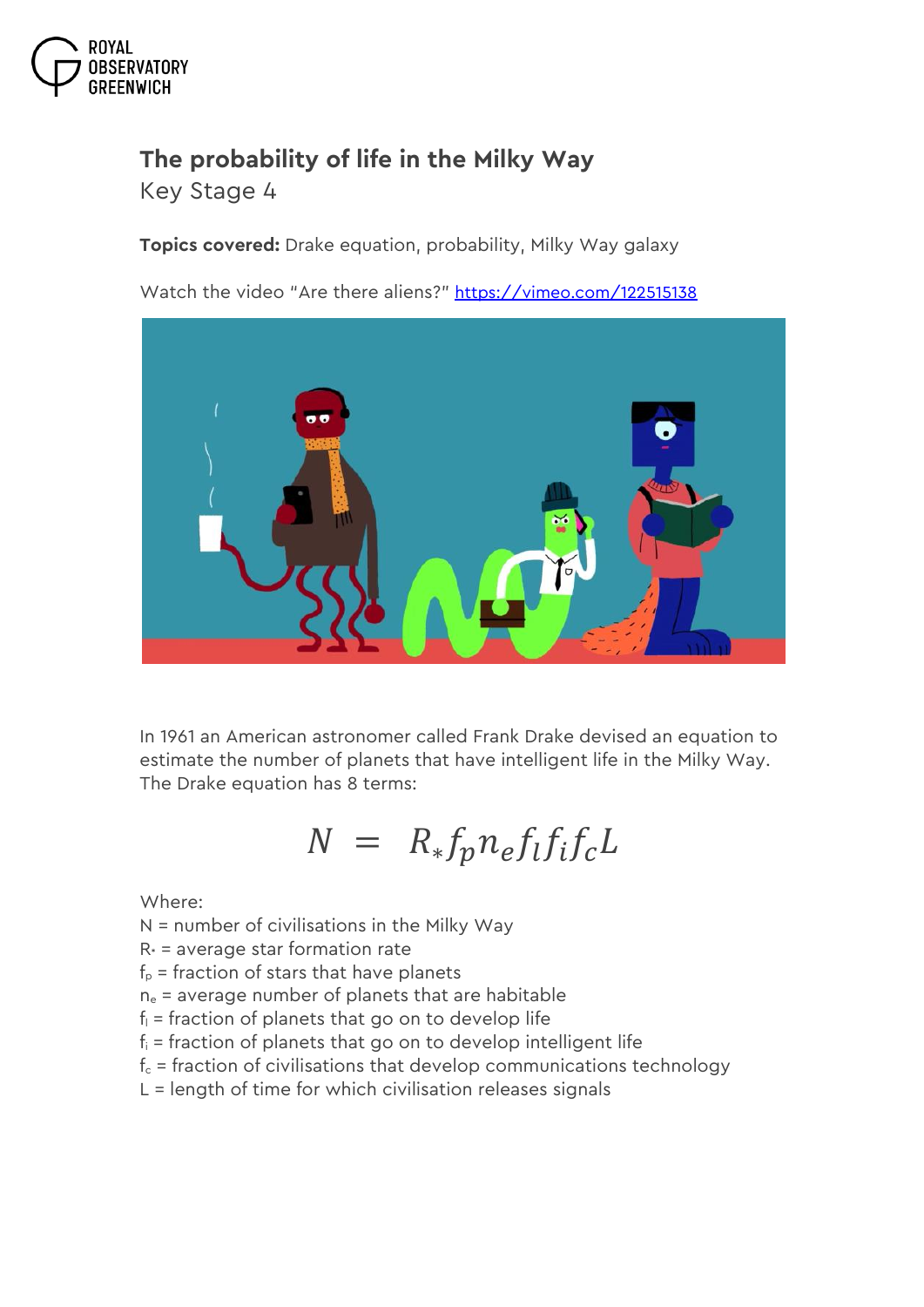

1. What factors might affect the success of an intelligent race on another planet?

Frank Drake estimated values for the parameters in his equation:

```
R<sup>*</sup> = 1 star per year
f_p = min\ 0.2, max 0.5
n_e = min 1, max 5
f_1 = 1f_i = 1f_c = min 0.1, max 0.2
L = min 1000 years, max 100 x 10\degree years
```
2. Find N from the Drake equation using the values above. Calculate an answer for the minimum values (where stated) and an answer for the maximum values estimated by Drake. How do these two answers compare and what do they mean?

The Italian physicist Enrico Fermi thought we should have been visited by intelligent aliens by now and asked the question, **"where is everybody?"**. This is called the Fermi paradox and is based on the following reasoning:

- There are billions of stars in the Milky Way that are similar to the Sun including stars with longer lifetimes – plenty of time for life to evolve.
- Some of these stars are very likely to have orbiting planets that are similar to the Earth.
- On some of these Earth-like planets are intelligent lifeforms that might be developing interstellar travel.
- The journey across the Milky Way could be covered in about a million years.
- 3. List all the reasons you can think of to explain why we have not been visited by intelligent lifeforms yet.